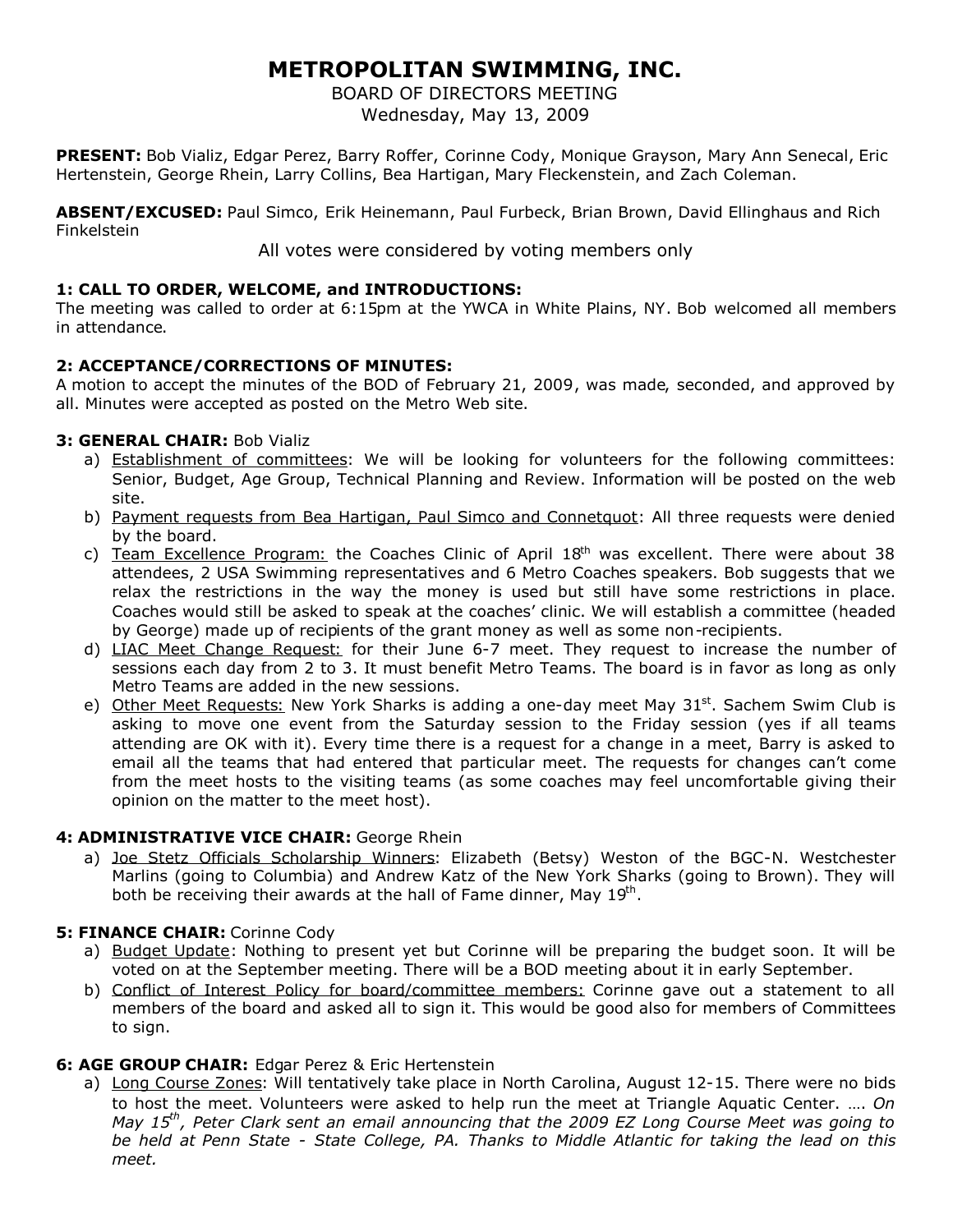# **7: TECHNICAL PLANNING:** Bob Vializ for David Ellinghaus who was unable to attend

a) Proposed 2010 SC Calendar:

| February 18-21: | Senior Metropolitan Championships                                                    |
|-----------------|--------------------------------------------------------------------------------------|
| February 26-28: | Metro Zone Team Qualifier                                                            |
| March 5-7:      | Silver Championships                                                                 |
| March 11-14:    | Speedo Sectionals (Buffalo hosted by STAR Swimming)                                  |
| March 13-14:    | 8&U Championships                                                                    |
| March 19-21:    | Age Group Championships                                                              |
| March 26-28:    | Junior Olympics                                                                      |
| April 1-3:      | Eastern Zones (Rochester, NY hosted by FAST)                                         |
|                 | $\mu$ proposed March 10.21 for $10/6$ and March 26, 29 for Ago Crown. Info was share |

Originally proposed March 19-21 for JO's and March 26-28 for Age Group. Info was changed after the Eastern Zone Meeting.

## b) Proposals:

- 1. To keep the 15-18 age group as timed finals at Junior Olympics. However, it is recommended that the 15-18s swim their timed finals during the morning prelims session.
- 2. To keep the 13-14 and 15-18 distance events in Junior Olympics. The proposal is to limit the events to 2 heats each. (Swimmers entered in the distance events can enter a 4<sup>th</sup> event that day in case they are scratched out of the distance event.) In addition, the proposal is to swim the distance events consistent with how USA Swimming ranks teams in its Virtual Club Championship. Therefore the 13-14 girls and 15-18 girls would swim the 1,000 free and the 13-14 boys and 15-18 boys would swim the 1,650 free.
- 3. To switch the eligibility period for Senior Mets to the first day of the previous year's meet (rather than the day after the meet concludes). This would be consistent with how USA Swimming establishes the eligibility period for senior level meets.
- *4.* To require Metropolitan officials to serve as the timers at the Senior Metropolitan Championships (both SC & LC). This is a national certification meet and this would be consistent with USA Swimming's policies at its national championship meets. *This proposal will be sent back to Technical Planning for further discussion.*
- 5. To realign the teams for Silver Championships as follows: FAST, GAEL, & Silver Streaks to Central. All other teams would remain in the same areas.
- 6. To realign the teams for the Age Group Invitational as follows: Central Queens, Huntington, & LaGuardia to South. FAST, GAEL, & YMID to Central. All other teams would remain in the same areas.
- c) Recommendation for Senior Committee to Consider:
	- 1. To eliminate bonus events at the Senior Metropolitan Championships. During the 2009 SC meet most events had well over 60 swimmers swim the actual meet cut during the meet. In some events the number was much higher. To help control the size of the prelim sessions it is recommended that bonus events be eliminated. Otherwise both the actual meet standards and the bonus standards will have to be reviewed.
- d) Updated Standards for Metropolitan Championship Meets:
	- 1. The LC standards have been updated and are now available.
	- 2. The SC standards have been reviewed and there are no changes at this time. If the Senior Committee (and ultimately the General Body) does not agree to drop the Bonus Events from the Senior Metropolitan Championships, then the cuts for that meet will need to be reviewed.

## **8: NEW BUSINESS:**

- a) Don Wagner (Condors): 3 proposals:
	- *a. Senior Circuit Meets: I believe there is a need to have three Senior Circuit meets in the summer in the Metro LSC. This would create a more competitive climate and give our senior swimmers three opportunities to race in a "senior" setting where they are not there for multiple hours between events and sessions. One in May would be a timed final meet and the other two would be prelims/ final/ in June and July competitions. The meets would have a minimum AA 13-14 qualifying time for the first year or a committee of senior coaches establish the "Q" times. I am asking our LSC to sponsor these meets in which case the third meet could be the Senior Mets which would also serve as the championship meet. If Metro will commit at least \$3,000 to help finance the meets, it will make a*